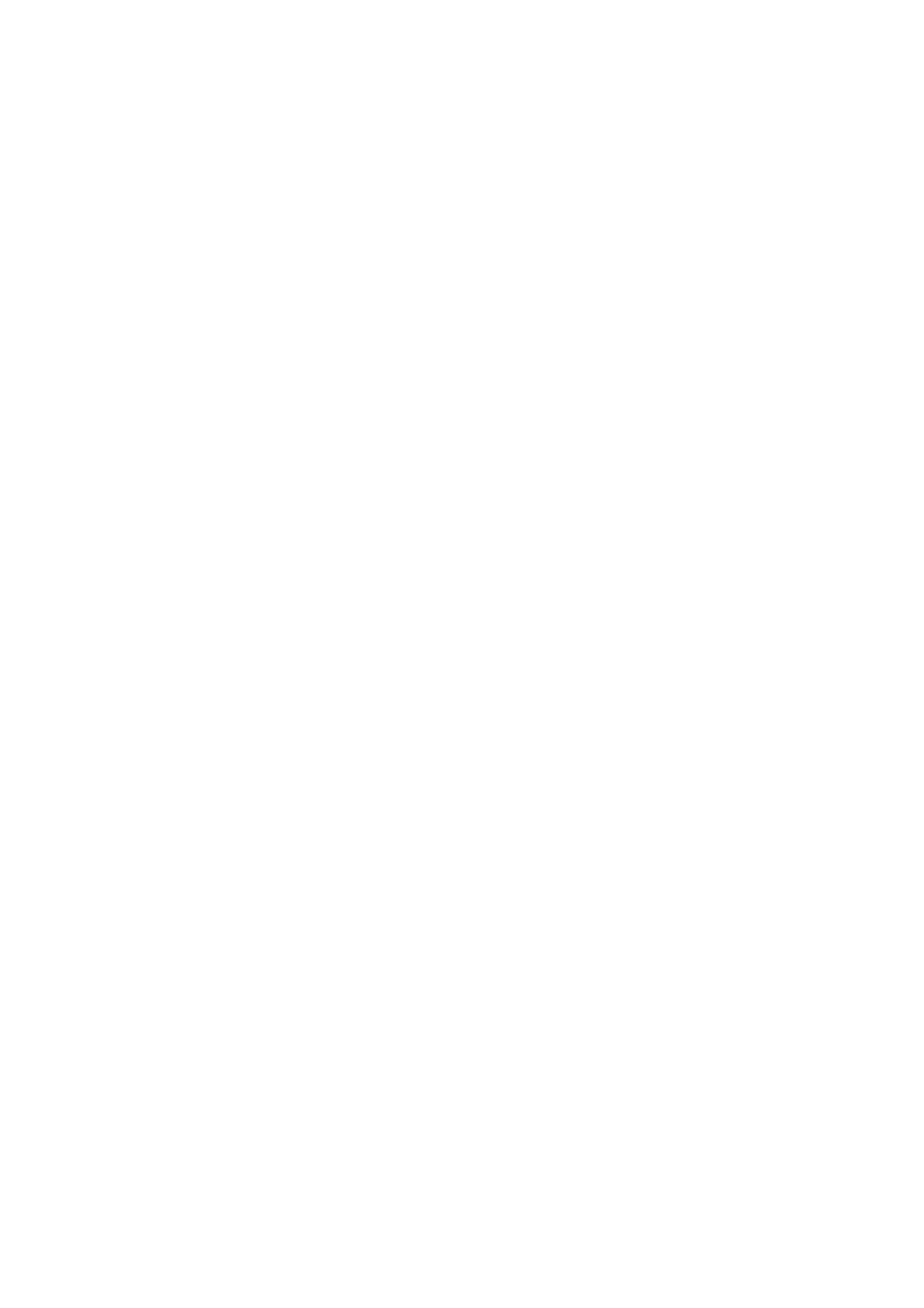

# **Health Professionals Amendment Regulation 2004 (No 1)**

**Subordinate Law SL2004-52** 

made under the

**Health Professionals Act 2004** 

# **Contents**

|    |                                     | Page |
|----|-------------------------------------|------|
| 1  | Name of regulation                  |      |
| 2  | Commencement                        |      |
| 3  | Legislation amended                 |      |
| 4  | Regulations 1 and 2                 |      |
| 5  | New regulation 11 (4)               | 2    |
| 6  | Division 2.3.1 heading, new note    | 2    |
|    | Regulation 24 (7)                   | 2    |
| 8  | Regulation 25                       | 2    |
| 9  | New regulation 26 (3)               | 2    |
| 10 | Regulation 34 $(2)$ $(b)$ and $(c)$ | 3    |

2004 113S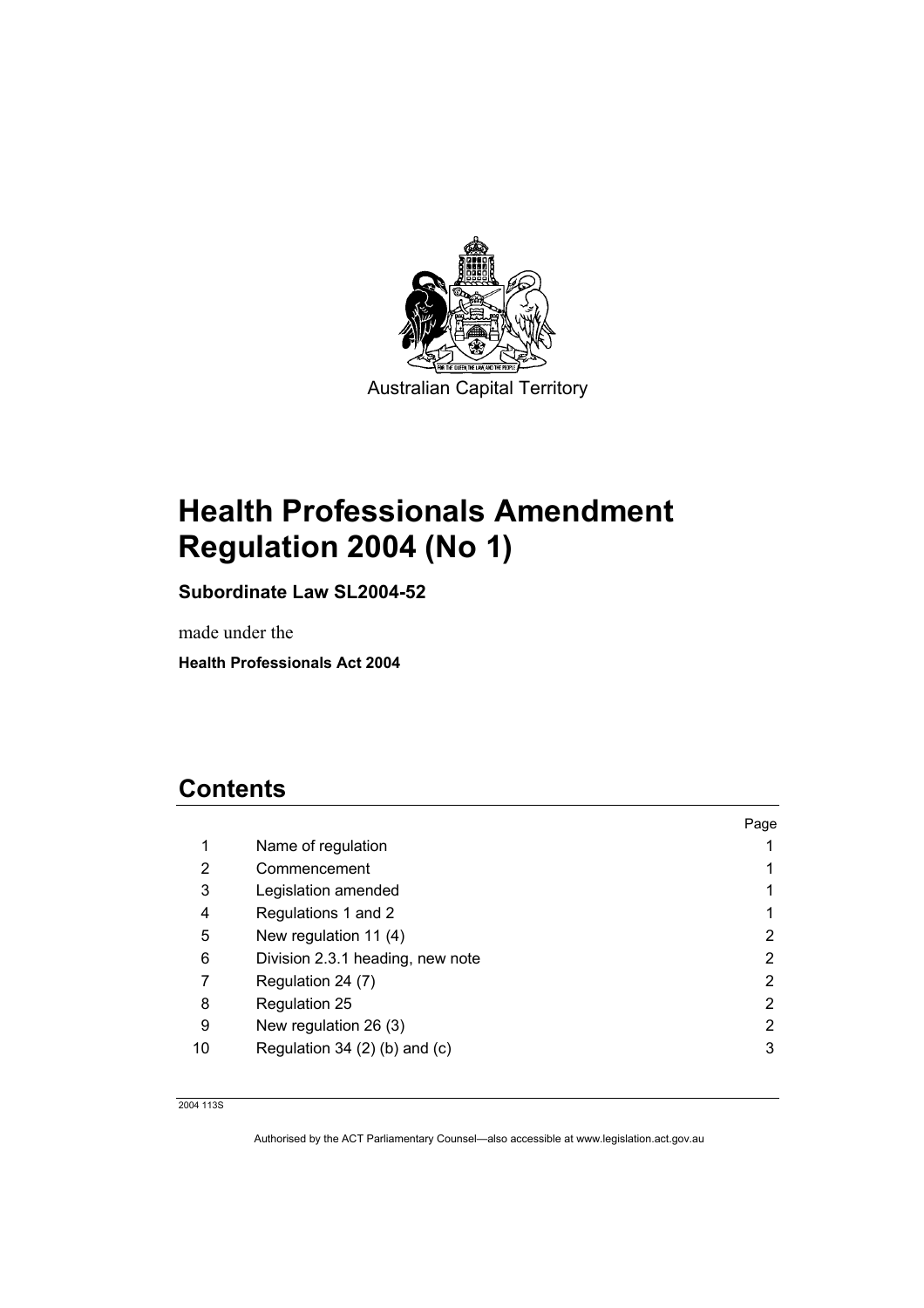|    |                                                  | Page |
|----|--------------------------------------------------|------|
| 11 | New division 2.3.1A                              |      |
| 12 | Part 2.3                                         |      |
| 13 | New section 158                                  |      |
| 14 | Further amendments, mentions of <i>president</i> |      |
| 15 | New schedule 15                                  |      |

contents 2 Health Professionals Amendment Regulation 2004 (No 1)

SL2004-52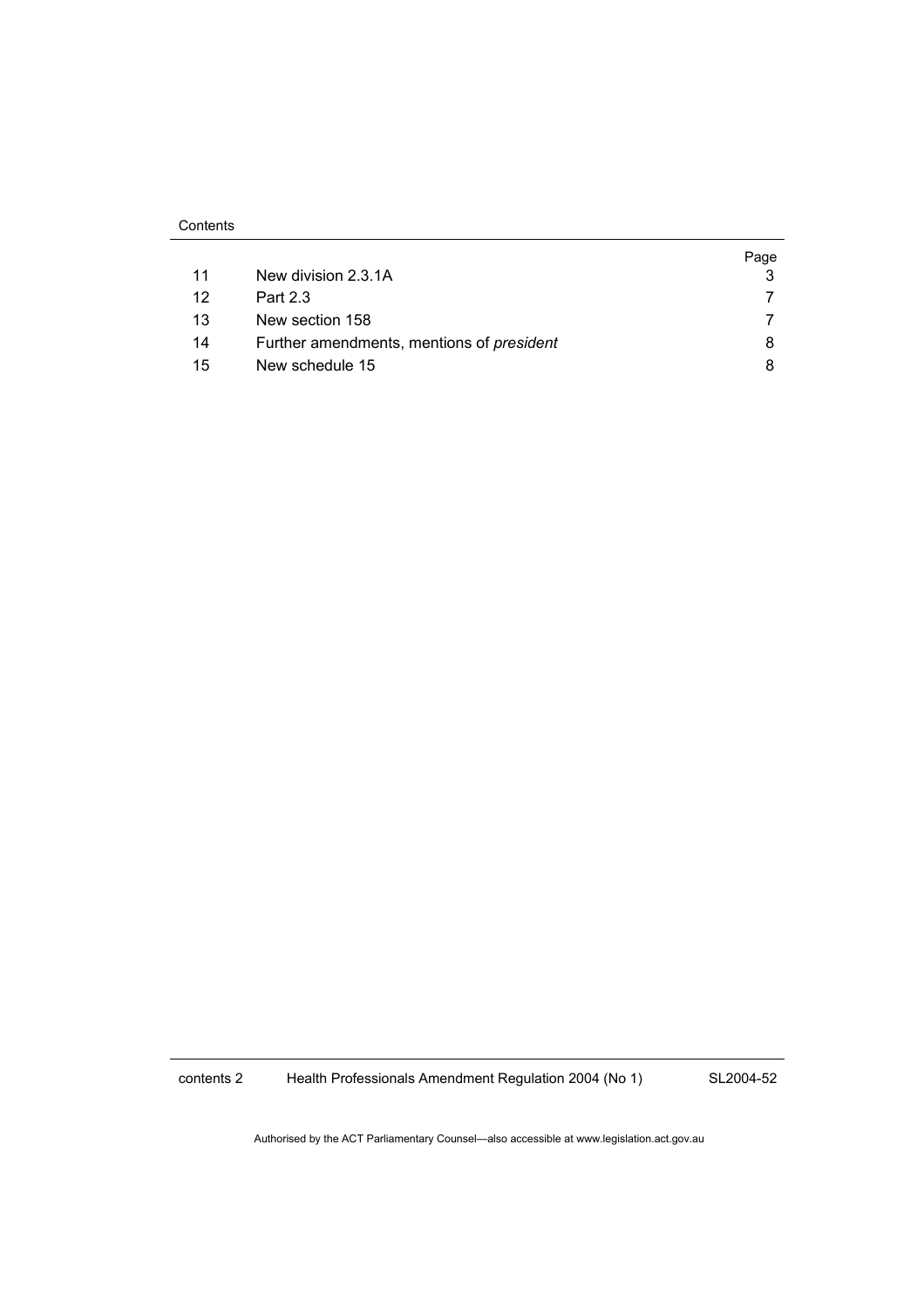| $\overline{\mathbf{1}}$ |     | <b>Name of regulation</b>                                                                                                                     |  |
|-------------------------|-----|-----------------------------------------------------------------------------------------------------------------------------------------------|--|
|                         |     | This regulation is the Health Professionals Amendment Regulation<br>$2004$ (No 1).                                                            |  |
| $\overline{2}$          |     | <b>Commencement</b>                                                                                                                           |  |
|                         |     | This regulation commences on 18 November 2004.                                                                                                |  |
|                         |     | The naming and commencement provisions automatically commence on<br><b>Note</b><br>the notification day (see Legislation Act, $s$ 75 (1)).    |  |
| $\overline{\mathbf{3}}$ |     | <b>Legislation amended</b>                                                                                                                    |  |
|                         |     | This regulation amends the Health Professionals Regulations 2004.                                                                             |  |
| $\overline{\mathbf{4}}$ |     | <b>Regulations 1 and 2</b>                                                                                                                    |  |
|                         |     | substitute                                                                                                                                    |  |
| 1                       |     | Name of regulation                                                                                                                            |  |
|                         |     | This regulation is the <i>Health Professionals Regulation 2004</i> .                                                                          |  |
| $\mathbf 2$             |     | <b>Commencement</b>                                                                                                                           |  |
|                         | (1) | Chapter 1, chapter 2, chapter 6 and the dictionary commence on<br>18 November 2004.                                                           |  |
|                         | (2) | The remaining provisions (including, for example, schedule 1 and<br>schedule 2) commence on a day fixed by the Minister by written<br>notice. |  |
|                         |     | The naming and commencement provisions automatically commence on<br>Note 1<br>the notification day (see Legislation Act, $s$ 75 (1)).         |  |
|                         |     |                                                                                                                                               |  |

- *Note 2* A single day or time may be fixed, or different days or times may be fixed, for the commencement of different provisions (see Legislation Act, s 77 (1)).
- (3) If a provision of this regulation does not commence before 8 July 2005, it automatically commences on that day.

SL2004-52 Health Professionals Amendment Regulation 2004 (No 1) page 1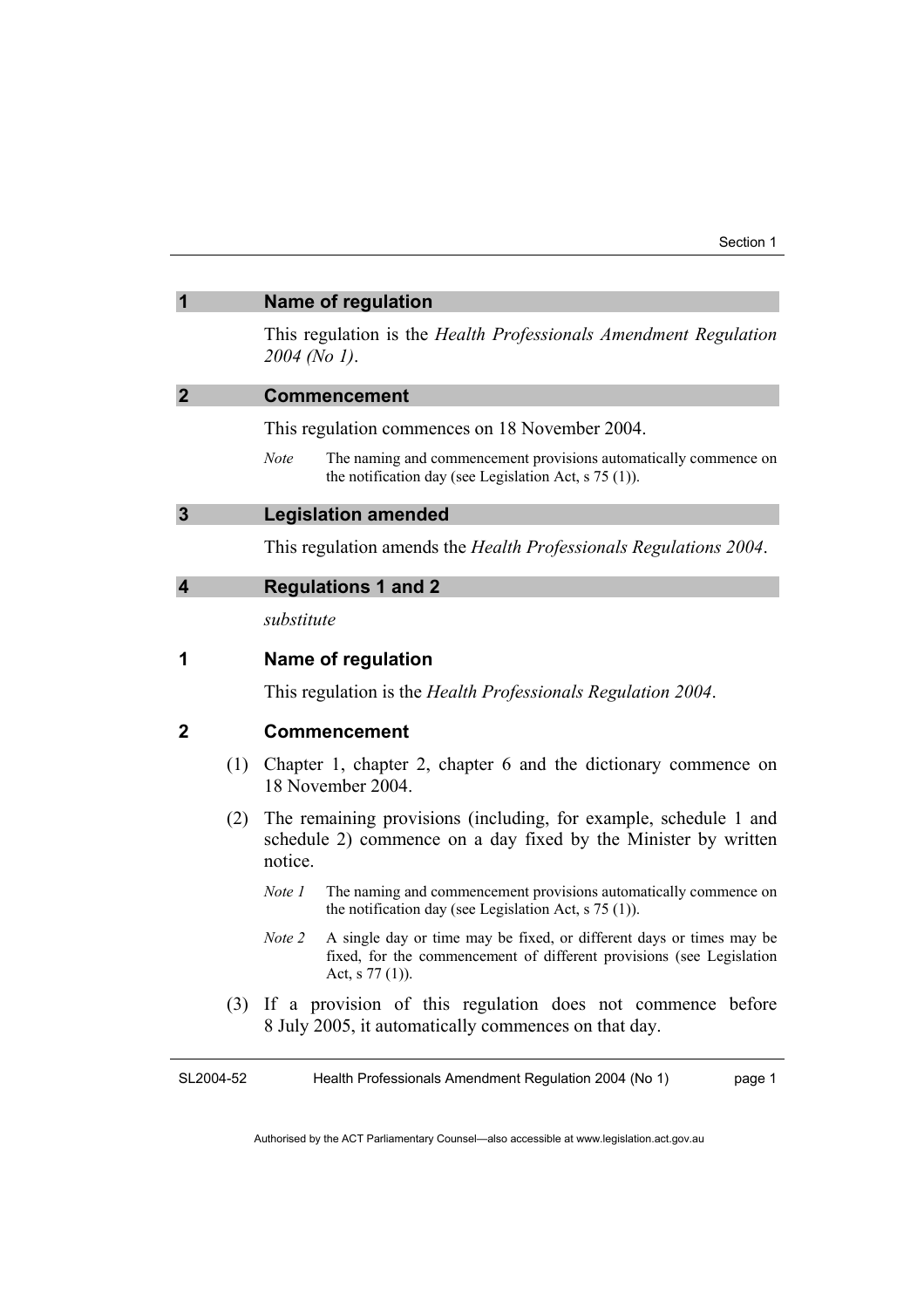#### Section 5

 (4) The Legislation Act, section 79 (1) (Automatic commencement of postponed law) does not apply to this regulation.

# **5 New regulation 11 (4)**

*insert* 

 (4) Subsection (1) does not apply if the health profession board is suspended.

### **6 Division 2.3.1 heading, new note**

### *insert*

*Note to div 2.3.1* 

For first elections under this part or elections if a health profession board is suspended, see div 2.3.1A.

### **7 Regulation 24 (7)**

*omit* 

for

*substitute* 

in relation to

# **8 Regulation 25**

*omit* 

### **9 New regulation 26 (3)**

*insert* 

 (3) A failure to comply with this section in relation to an election does not invalidate the election.

page 2 Health Professionals Amendment Regulation 2004 (No 1)

SL2004-52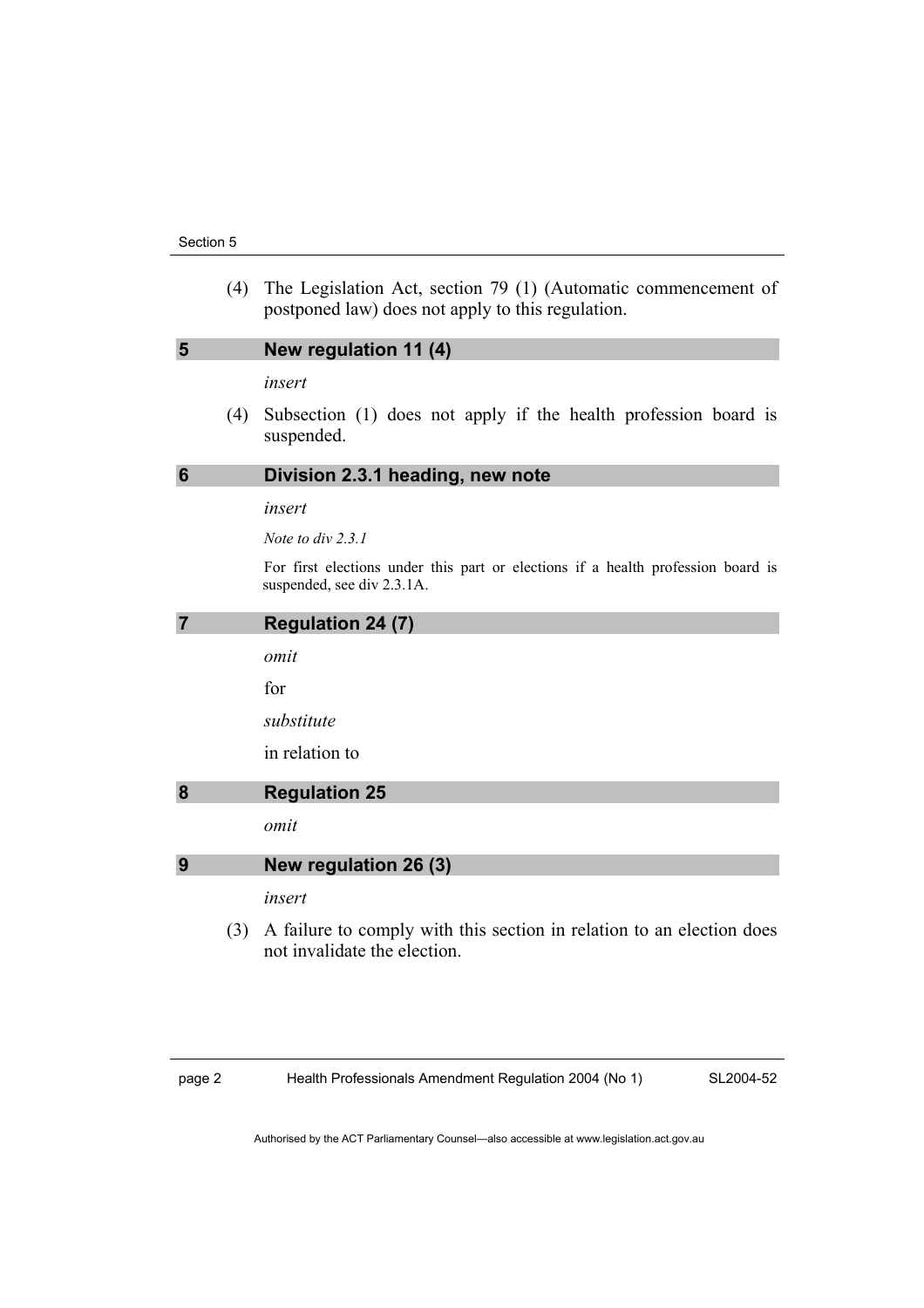# **10 Regulation 34 (2) (b) and (c)**

*substitute* 

- (b) tell the board president of the health profession board about the election of each person elected; and
- (c) if fewer candidates are nominated for election than are required to be elected—tell the board president the number of candidates required to be elected who were not elected.

### **11 New division 2.3.1A**

*insert* 

# **Division 2.3.1A Application of ch 2 to first elections and suspended boards**

# **52A Application of ch 2 to first election for professions previously unregulated under the Act**

- (1) This section applies if a regulation (the *amending regulation*) amending schedule 1 to establish a health profession has been made and notified but has not commenced.
- (2) Appointments may be made to the health profession board under part 2.2, and elections may be conducted for members of the board under part 2.2 and part 2.3, as if the amending regulation had commenced.
- (3) Without limiting subsection (2)—
	- (a) anything may be done for the purpose of making an appointment or conducting an election; and
	- (b) a successful candidate for election may be declared elected.

SL2004-52 Health Professionals Amendment Regulation 2004 (No 1) page 3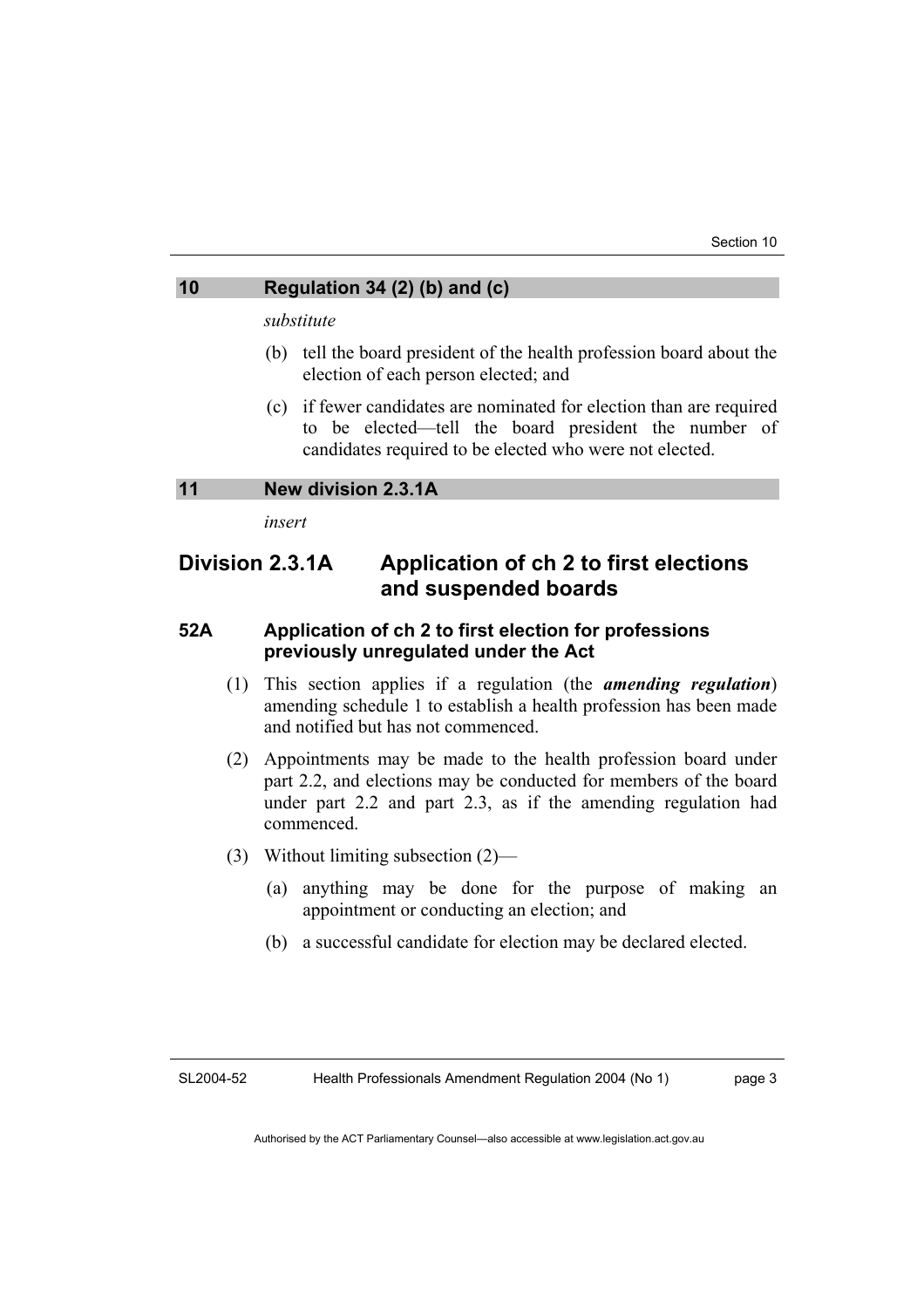- (4) For subsection (2), chapter 2 (Health profession boards) applies to the making of an appointment, or the conduct of an election, as if—
	- (a) a person who would be registered in the health profession if the amending regulation had commenced were registered in the health profession; and
	- (b) the words ', from the community representative list,' were omitted from section 10 (3) (Appointment of board members); and
	- (c) section 11 (1) (Consultation about appointment to board) were omitted; and
	- (d) section 12 (Community representatives) were omitted; and
	- (e) the words 'the board president and' were omitted from section 35 (1) (If no candidates); and
	- (f) a reference in chapter 2 to the *board president* were a reference to the Minister; and
	- (g) any other necessary changes were made.
- (5) Without limiting subsection (4), anything that may or must be done under chapter 2 by or in relation to the board president may or must be done by or in relation to the Minister.
- (6) This section is additional to the Legislation Act, section 81 (Exercise of powers between notification and commencement).
- (7) However, if the health profession is regulated under a repealed Act, subsection (4) (c) applies in relation to the health profession board for the profession as if it read as follows:
	- '(c) the reference in section 11 (1) (Consultation about appointment to board) to the health profession board is taken to be a reference to the board established under the repealed Act that regulates the profession under that Act;'.

SL2004-52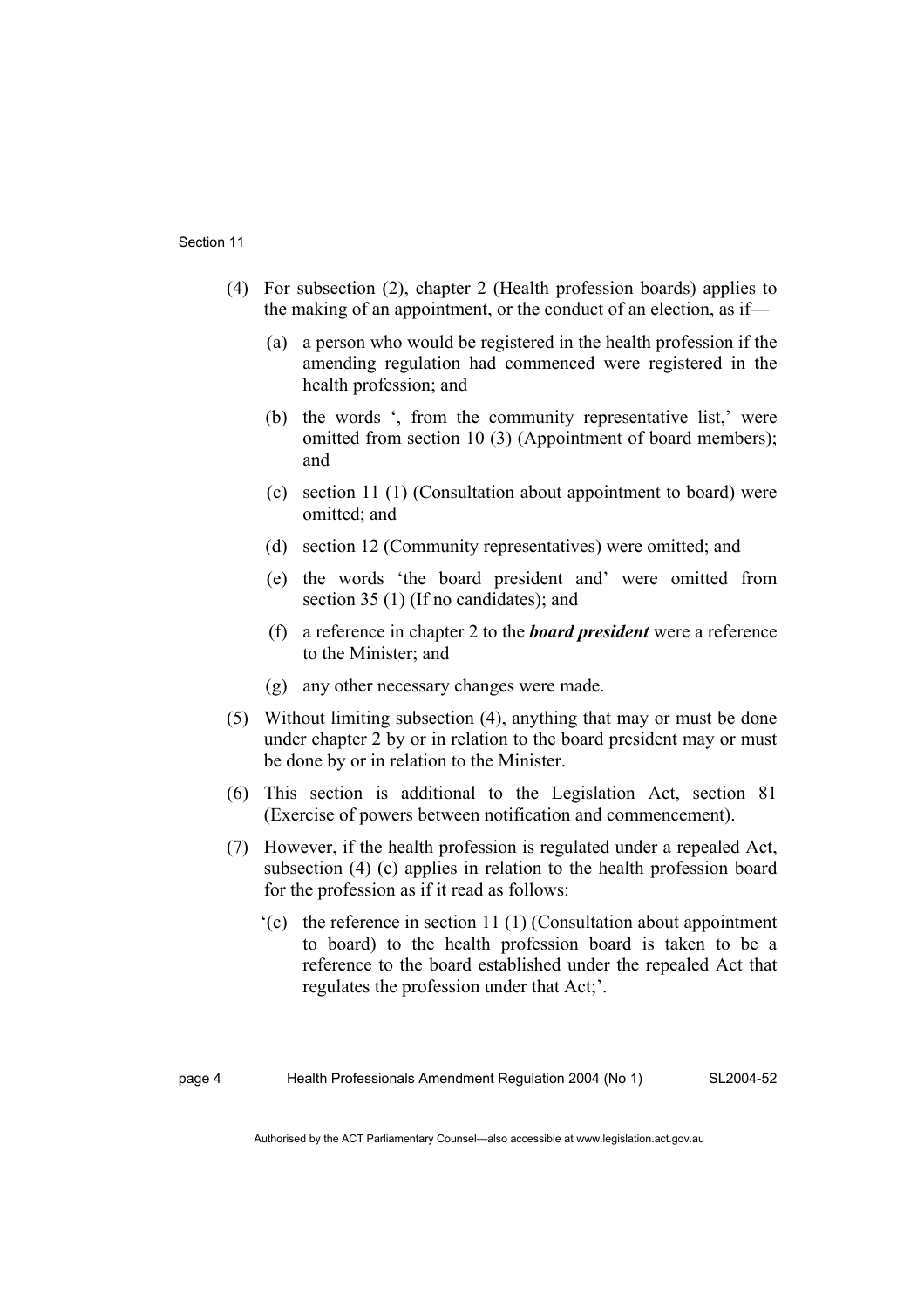- (8) Also, if the health profession is regulated under a repealed Act, an election under part 2.3 to the health profession board for that profession is not invalid only because a person registered, or taken to be registered, as a member of the profession when the election is held is not registered as a member of the profession when the schedule that establishes the board commences.
- (9) In this section:

*repealed Act* means an Act, other than the *Medical Practitioners Act 1930*, mentioned in the Act, section 136 (Repeals).

(10) This section does not apply in relation to medical practitioners.

*Note* See s 52B.

(11) Subsections (7) to (10) and this subsection expire on 8 July 2006.

# **52B Application of ch 2 to first election of medical board under Act**

- (1) This section applies to the ACT Medical Board (the *medical board*).
- (2) Appointments may be made to the medical board under part 2.2, and elections may be conducted for members of the medical board under part 2.2 and part 2.3, as if schedule 1 and schedule 2 had commenced.
- (3) Without limiting subsection (2)—
	- (a) anything may be done for the purpose of making an appointment or conducting an election; and
	- (b) a successful candidate for election may be declared elected.
- (4) For subsection (2), chapter 2 (Health profession boards) applies to the making of an appointment, or the conduct of an election, as if—
	- (a) a person who would be registered in the medical profession if schedule 1 and schedule 2 had commenced were registered in the medical profession; and

SL2004-52 Health Professionals Amendment Regulation 2004 (No 1) page 5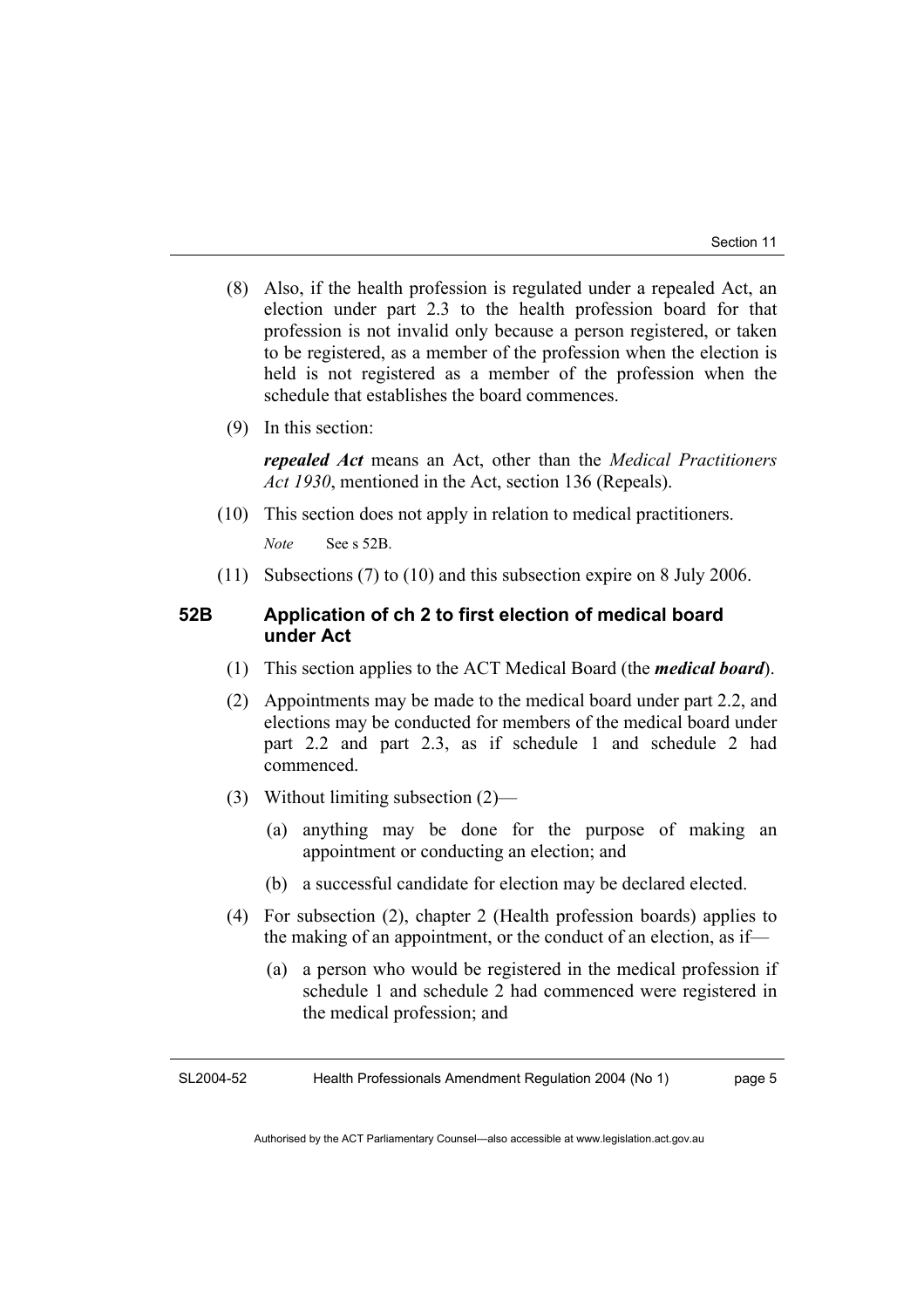- (b) the words ', from the community representative list,' were omitted from section 10 (3) (Appointment of board members); and
- (c) the reference in section 11 (1) (Consultation about appointment to board) to the health profession board is taken to be a reference to the medical board established under the *Medical Practitioners Act 1930*; and
- (d) section 12 (Community representatives) were omitted; and
- (e) the words 'the board president and' were omitted from section  $35(1)$ ; and
- (f) a reference in chapter 2 to the *board president* were a reference to the Minister; and
- (g) any other necessary changes were made.
- (5) Without limiting subsection (4), anything that may or must be done under chapter 2 by or in relation to the board president may or must be done by or in relation to the Minister.
- (6) Anything done, or purported to have been done, under this regulation before the commencement of this section has effect after that commencement as if this section (and every other provision of this regulation) had been in force when the thing was done.
- (7) To remove any doubt, a failure to comply with section 26 (3) (List of health professionals) in relation to an election for the medical board, whether held before the commencement of this section or otherwise, does not invalidate the election.
- (8) An election under part 2.3 to the medical board is not invalid only because a person registered, or taken to be registered, as a medical practitioner when the election is held is not registered as a medical practitioner when schedule 2 commences.

SL2004-52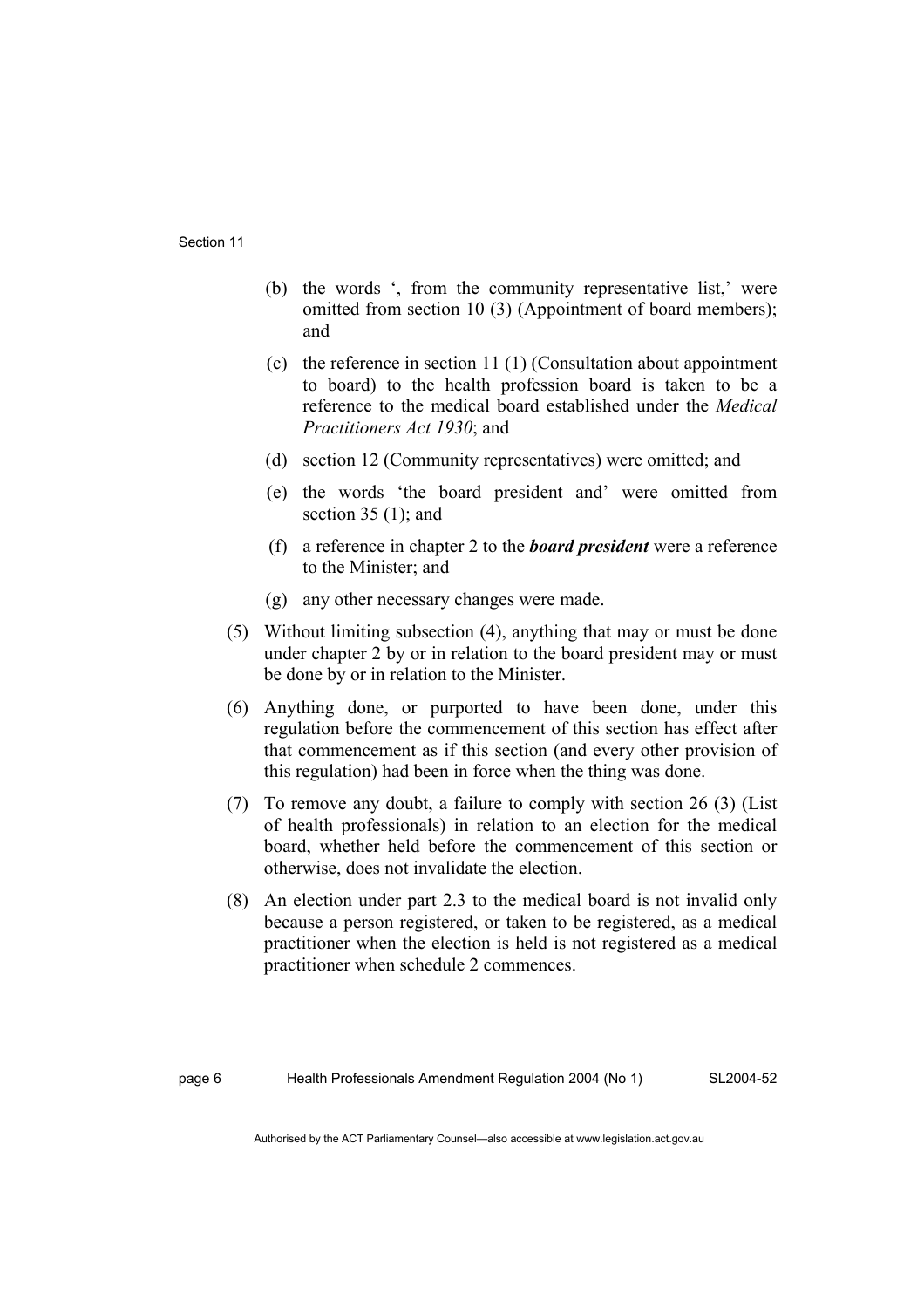- (9) This section is additional to the Legislation Act, section 81 (Exercise of powers between notification and commencement).
- (10) This section expires on 8 July 2005.

### **52C Application of ch 2 to elections if board suspended**

- (1) This section applies if the health profession board for a health profession is suspended.
- (2) Chapter 2 applies to the conduct of an election as if—
	- (a) the words 'the board president and' were omitted from section 35 (1) (If no candidates); and
	- (b) a reference in chapter 2 to the *board president*, in relation to the suspended board, were a reference to the Minister; and
	- (c) any other necessary changes were made.
- (3) Without limiting subsection (2), anything that may or must be done under chapter 2 by or in relation to the health profession board president may or must be done by or in relation to the Minister.

### **12 Part 2.3**

*renumber divisions when Act next republished under the Legislation Act* 

| 13 | <b>New section 158</b> |  |
|----|------------------------|--|
|    |                        |  |

*insert* 

## **158 Modifications of Act, pt 15—Act, s 152**

- (1) The Act is modified by schedule 15.
- (2) This section, and schedule 15, expire on 18 November 2006.

SL2004-52

Health Professionals Amendment Regulation 2004 (No 1)

page 7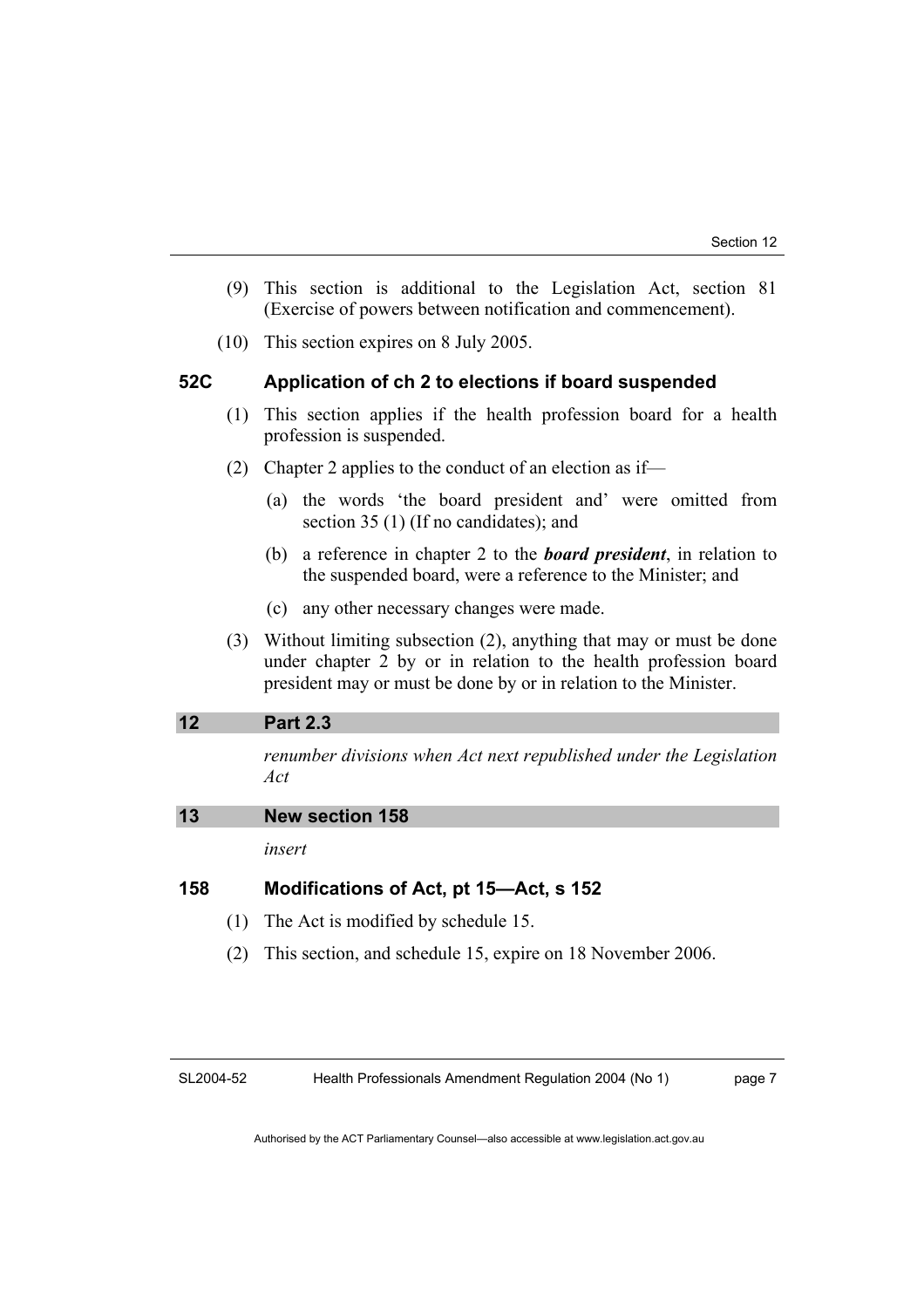#### Section 14

| 14 | Further amendments, mentions of president |
|----|-------------------------------------------|
|    | omit                                      |
|    | president                                 |
|    | substitute                                |
|    | board president                           |
|    | 1n                                        |
|    | regulation $35(1)$                        |
|    | regulation 48 $(1)$ $(b)$                 |
|    | regulation $54(2)$<br>$\bullet$           |
|    | regulation 55 $(1)$ and $(4)$             |
|    | regulation $57(2)$<br>$\bullet$           |
|    | regulation 58 $(3)$ $(b)$<br>$\bullet$    |
|    | regulation 59 $(1)$ (b) and $(4)$ (b)     |
|    | regulation 70 (b)<br>$\bullet$            |
|    | regulation 78 $(4)(c)$<br>$\bullet$       |
|    | regulation $86(a)$                        |
| 15 | <b>New schedule 15</b>                    |
|    | insert                                    |

# **Schedule 15 Modifications of Act**

(see s 158)

# **[1.1] Section 137 (1)**

*substitute* 

 (1) This section applies to a health profession regulated under a repealed Act.

page 8 Health Professionals Amendment Regulation 2004 (No 1)

SL2004-52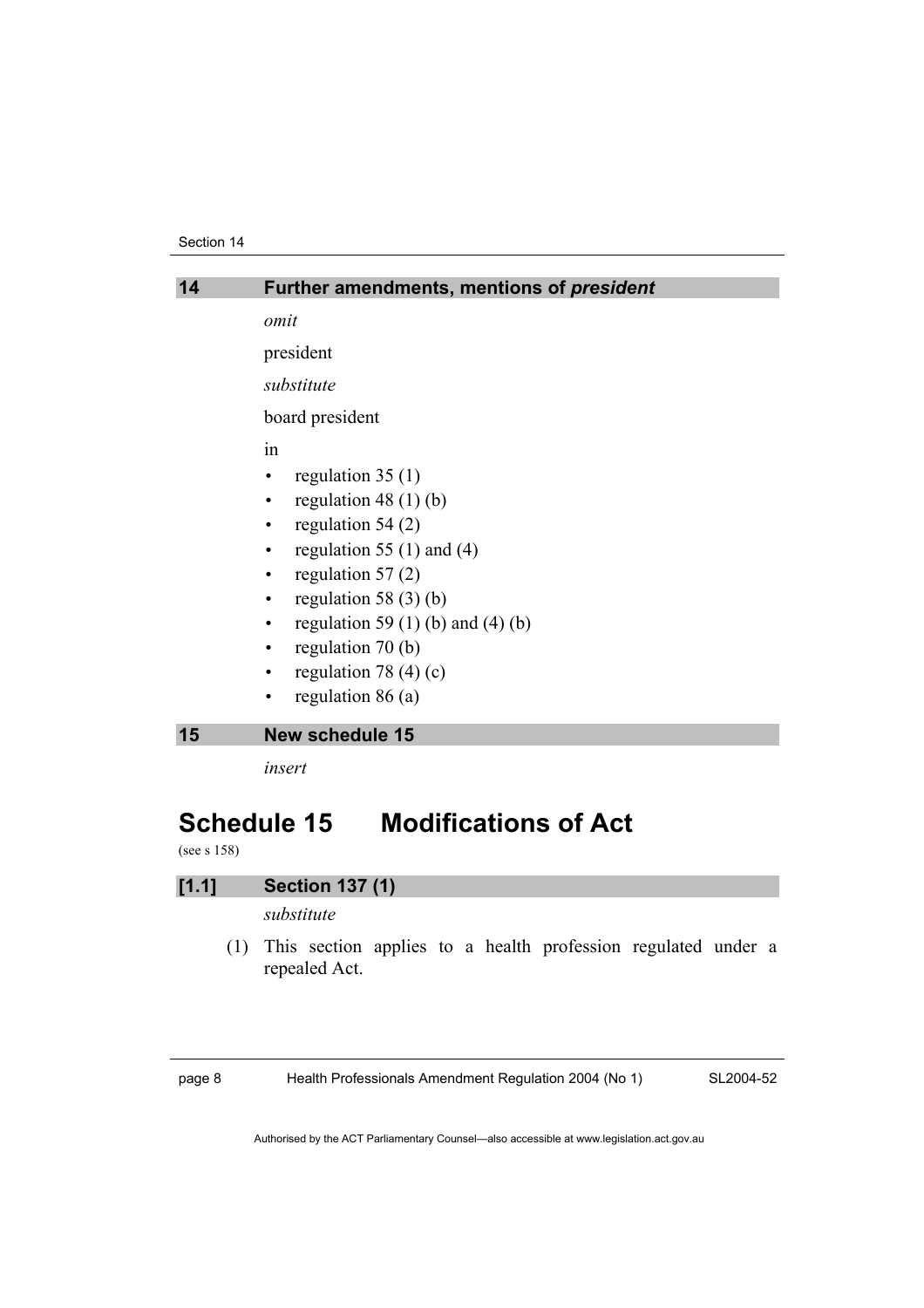# **[1.2] Section 139 (1)**

*substitute* 

 (1) This section applies if a person was registered under a repealed Act immediately before its repeal and the registration was subject to a condition.

### **[1.3] New sections 150A to 150J**

*insert* 

# **150A People previously registered under repealed Act**

A reference in section 77 (Meaning of *registered health professional*  for div 9.2) to a person who was registered at the time of an act or omission includes a reference to a person who was registered under a repealed Act at that time, whether or not the person is, or has at any time been, registered under this Act.

# **150B People previously registered under Act or repealed Act**

In this Act:

*registered health professional*, in relation to a report under division 9.2 or a complaint, includes a person who was registered under this Act or a repealed Act at the time of the act or omission reported or complained about.

# **150C Existing inquiries**

To remove any doubt, in an inquiry to which section 140 applies, anything done by a board in relation to a person registered at any time by the board, as part of an inquiry or otherwise, may, but need not, be done again under this Act by the health profession board that regulates a profession in relation to which the board was established.

SL2004-52

Health Professionals Amendment Regulation 2004 (No 1)

page 9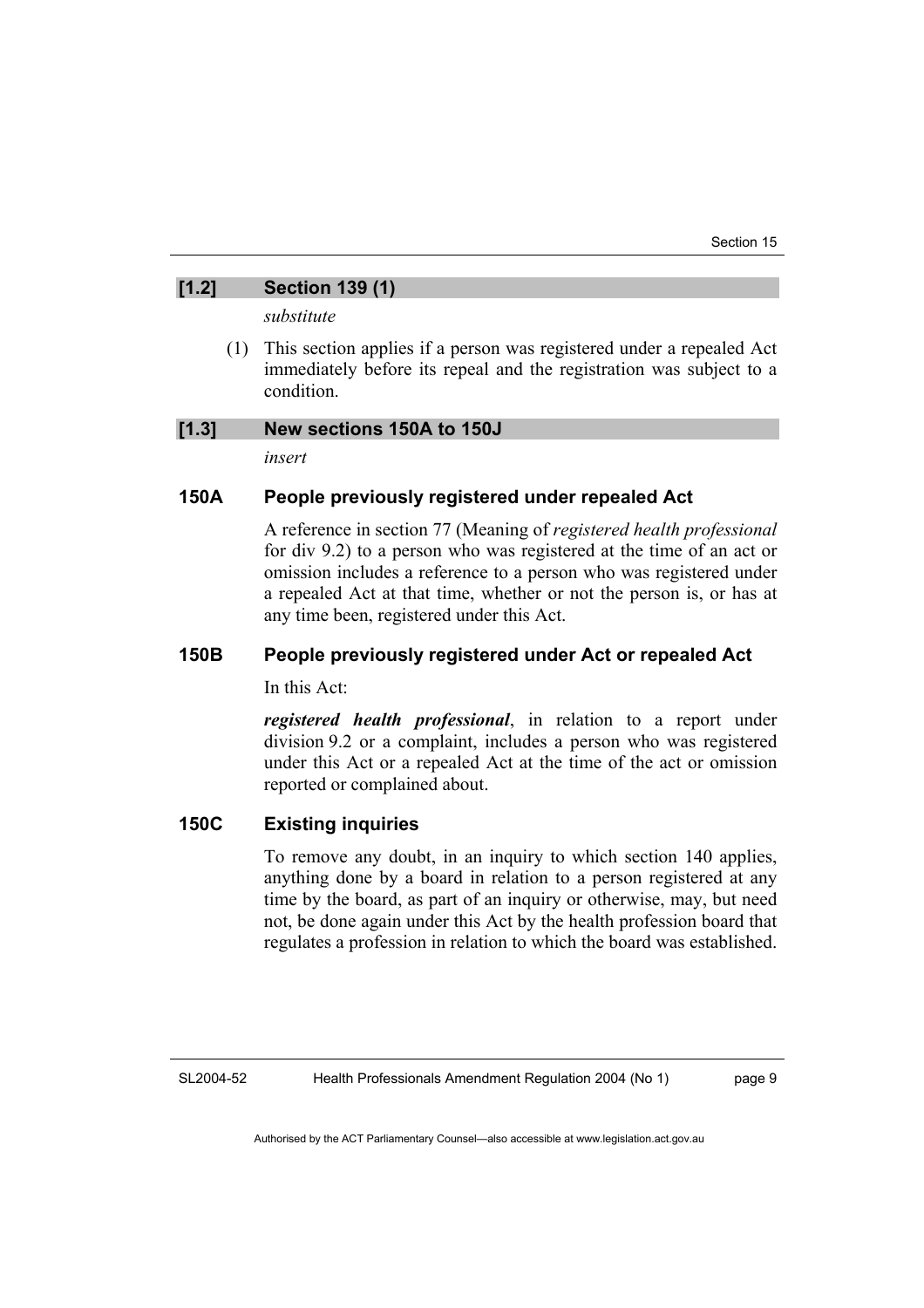# **150D Application of s 26 (3)**

Section 26 (3) applies to a health profession board that wants to suspend or cancel a health professional's registration before 8 July 2006 as if it read as follows:

 '(3) If a health profession wants a health professional's registration suspended or cancelled, the board cannot suspend or cancel the registration itself, but may apply to the health professions tribunal for suspension or cancellation.'.

# **150E Application of s 37 (5) (c)**

Section 37 (5) (c) applies to regulations made before 8 July 2006 as if it read as follows:

 '(c) when (in addition to the circumstances already prescribed under this Act) a health profession may apply for the suspension or cancellation of registration; and'.

# **150F Application of s 84 (2) (e) and s 84 (3)**

- (1) This section applies to a notice under section 84 (2) given before 8 July 2006.
- (2) Section 84 (2) (e) applies in relation to the notice as if the word 'maximum' were inserted before the word 'period'.
- (3) Section 84 (3) applies in relation to the notice as if the word 'maximum' were inserted before the word 'period'.

# **150G Application of s 86 (3) (b)**

 (1) This section applies to a matter to which part 10 (Joint consideration with commissioner) applies if the matter is considered before 8 July 2006.

page 10 Health Professionals Amendment Regulation 2004 (No 1)

SL2004-52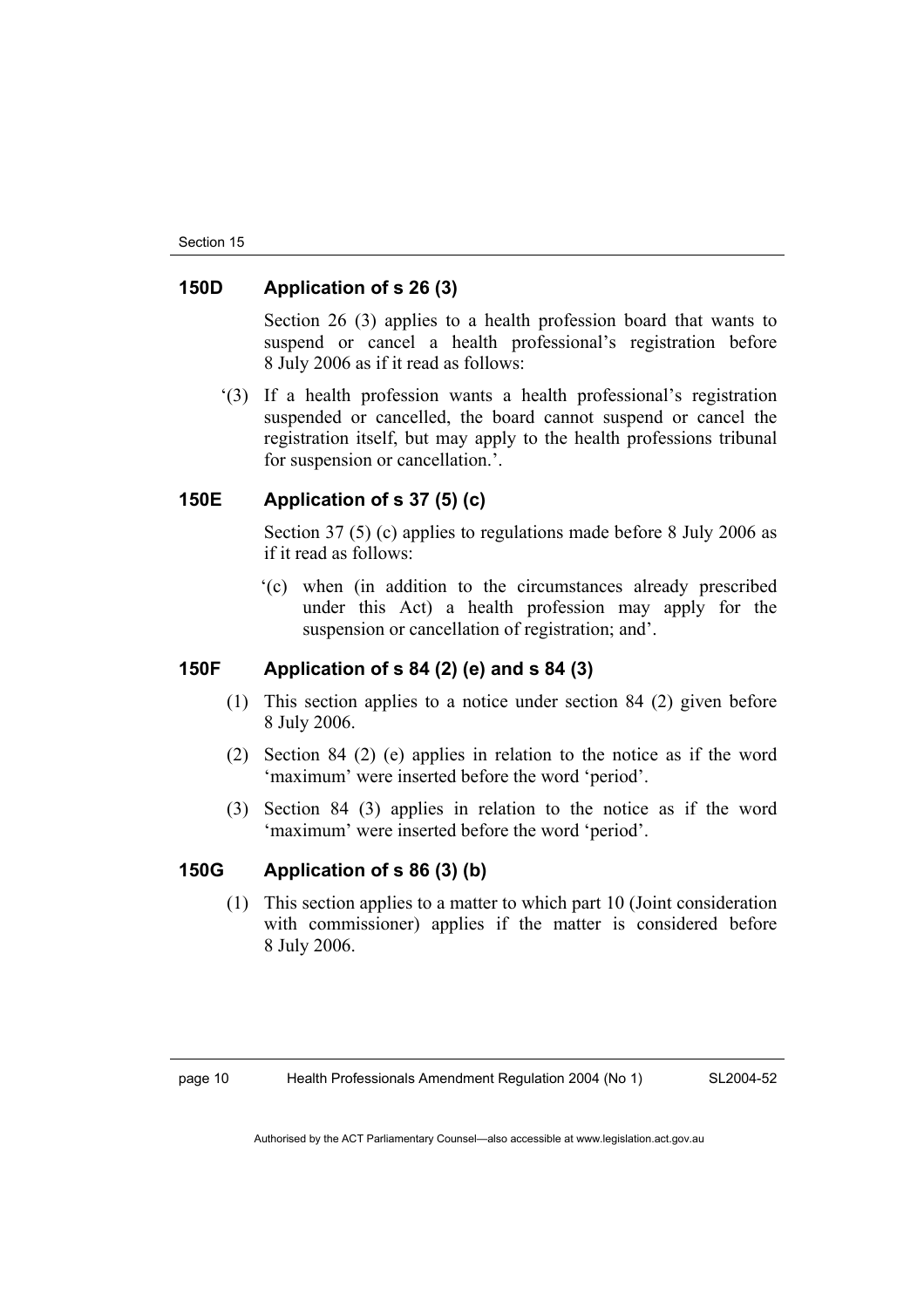- (2) Section 86 (3) (b) applies to the matter as if it read as follows:
	- '(b) apply to the tribunal for the suspension or cancellation of the registration of the health professional to whom the matter relates;'.

# **150H Application of s 122 (2) (i) and s 122 (3)**

- (1) This section applies if, before 8 July 2006, a professional standards panel is satisfied that a health professional has done something mentioned in section 122 (1).
- (2) The professional standards panel may take action under section 122 (2) (i) as if it read as follows:
	- '(i) refer the report, complaint, or application for a condition review, to the health profession board with—
		- (i) a recommendation that an application be made to the health profession tribunal for the suspension or cancellation of the health professional's registration; and
		- (ii) the standards inquiry report on which the recommendation is based; and'.
- (3) Section 122 (3) does not apply if the professional standards panel acts under section 122 (2) (i) as modified by subsection (2).

### **150I Applications to health professions tribunal**

- (1) This section applies to an application for the suspension or cancellation of the health professional's registration made before 8 July 2006.
- (2) For this Act, an application by a health profession board to the health professions tribunal for the suspension or cancellation of the health professional's registration is to be dealt with by the tribunal, as far as practicable, in the same way as an application for review under part 7.

SL2004-52 Health Professionals Amendment Regulation 2004 (No 1) page 11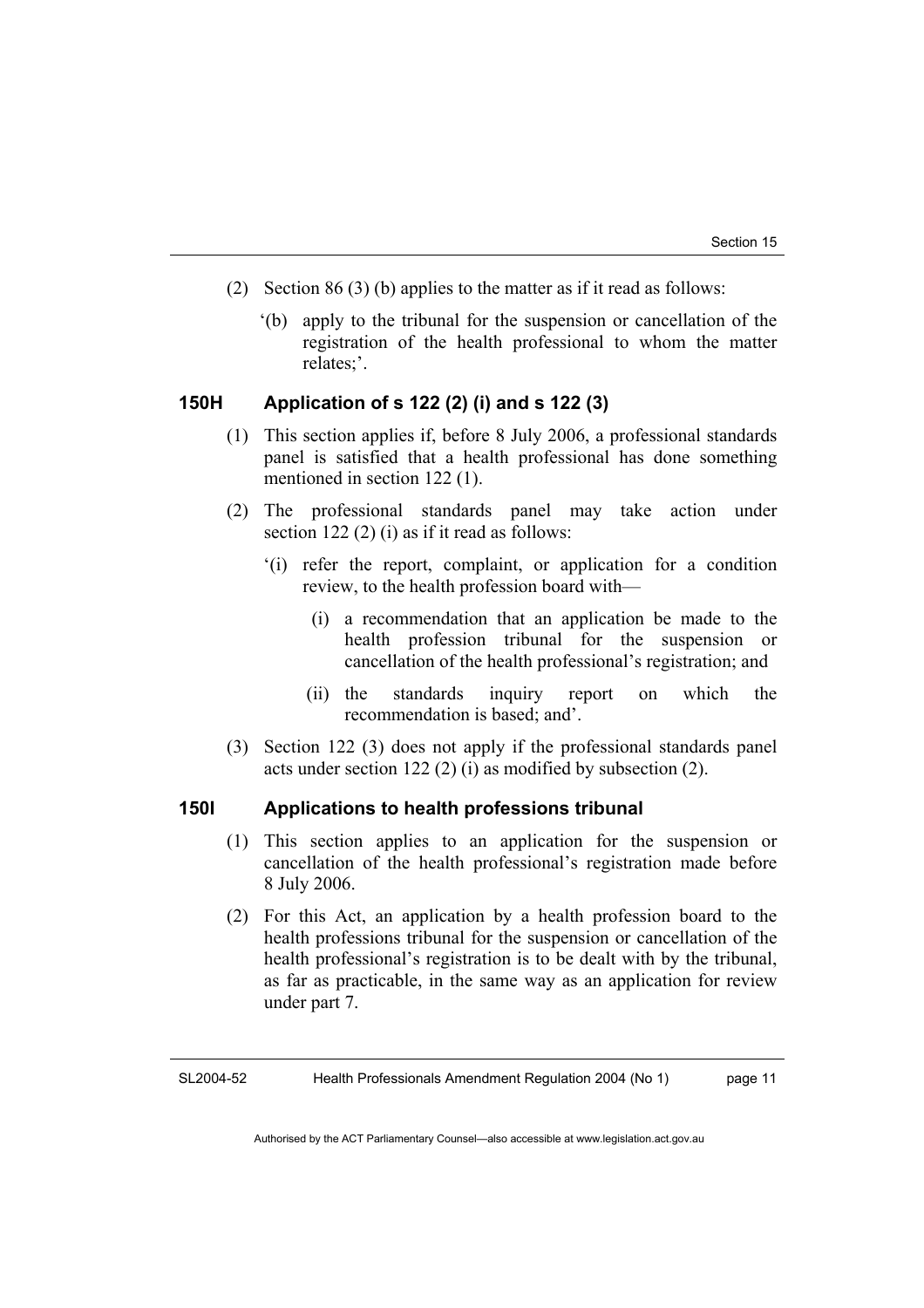- (3) To remove any doubt, the parties to the application are the health profession board making the application, the health professional to whom the application relates and, with the tribunal's leave, anyone else.
- (4) In deciding whether to suspend or cancel the registration, the health professions tribunal must consider whether—
	- (a) the health professional has contravened a standard of practice that applied to the health professional; or
	- (b) the health professional is putting, or has put, public safety at risk.

# **150J Appointment and election of health profession board members before Act fully commenced**

- (1) This section applies to any of the following powers under this Act that are to be, or have been, exercised in relation to a health profession board:
	- (a) a power to make an appointment to the board;
	- (b) a power to make a statutory instrument for the purposes of the board;
	- (c) a power to do anything in relation to the conduct of an election for members of the board.
	- *Note* A reference to an Act includes a reference to the statutory instruments made or in force under the Act, including any regulation (see Legislation Act, s 104).
- (2) To remove any doubt, the Legislation Act, section 81 (Exercise of powers between notification and commencement) is taken to apply, or is taken to have applied, to the exercise of the power even if—
	- (a) the power was exercised before the commencement of this section; or
	- (b) the power is exercised before this Act has fully commenced.

page 12 Health Professionals Amendment Regulation 2004 (No 1) SL2004-52